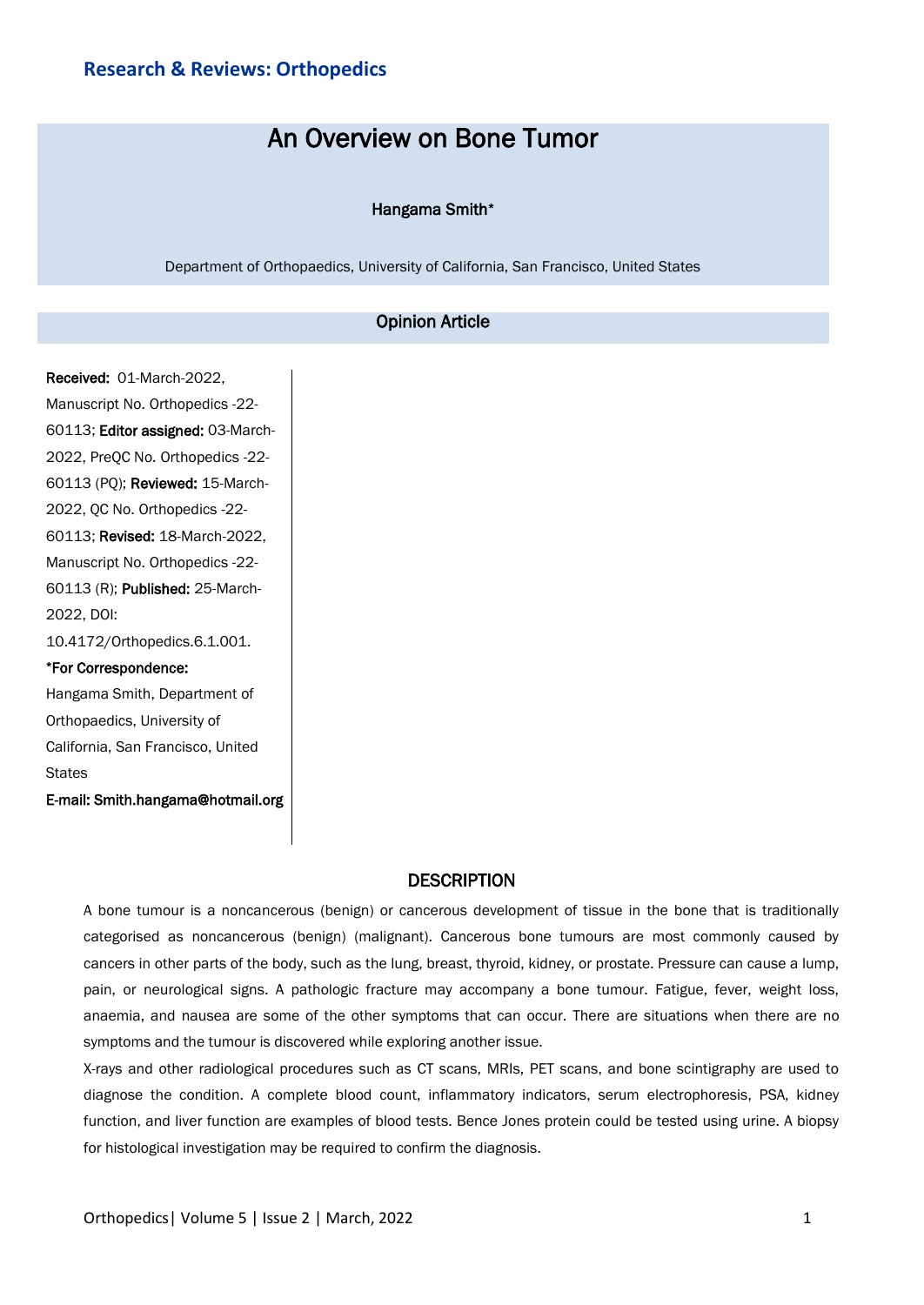## **Research & Reviews: Orthopedics**

A non-ossifying fibroma is the most frequent type of bone tumour. After being diagnosed with bone and joint cancer, the average five-year survival rate in the United States is 67 percent. An osteosarcoma in a foot bone unearthed between 1.6 and 1.8 million years ago in South Africa was the first known bone malignancy.

#### An arm bone tumor

Noncancerous (benign) and cancerous (cancerous) bone tumours are conventionally classed (malignant). Bone tumours and soft tissue tumours have a number of characteristics. The World Health Organization (WHO) altered its classification in 2020. Bone cancers are divided into cartilage tumours, osteogenic tumours, fibrogenic tumours, vascular tumours of bone, osteoclastic giant cell-rich tumours, notochordal tumours, various mesenchymal tumours of bone, and hematopoietic neoplasms of bone in this updated classification.

Bone cancers are divided into two types: "primary tumours" that start in bone or from bone-derived cells and tissues, and "secondary tumours" that originate elsewhere and spread to the skeleton (metastasize). The most prevalent carcinomas that metastasis to bone are those of the prostate, breasts, lungs, thyroid, and kidneys. Primary bone malignancies are believed to be 50 to 100 times more prevalent than secondary malignant bone tumours.

#### Primary bone tumors

Bone tumours can be classified as either benign or cancerous. The origin of common benign bone tumours can range from neoplastic to developmental to traumatic to infectious to inflammatory. Some benign tumours, such as the osteochondroma, are hamartomas rather than genuine neoplasms. The distal femur and proximal tibia are the most prevalent sites for both benign and malignant primary tumours (around the knee joint). Osteoma, osteoid osteoma, osteochondroma, osteoblastoma, enchondroma, giant cell tumour of bone, and aneurysmal bone cyst are examples of benign bone tumours.

Osteosarcoma, chondrosarcoma, Ewing's sarcoma, fibrosarcoma, and other malignant primary bone tumours are examples. While Malignant Fibrous Histiocytoma (MFH) - now known as "pleomorphic undifferentiated sarcoma" primary in bone is known to occur on occasion, current paradigms consider MFH a wastebasket diagnosis, and the current trend is to classify these undifferentiated tumours into other tumour classes using specialised studies (i.e. genetic and immunohistochemical tests). Multiple myeloma is a type of hematologic malignancy that starts in the bone marrow and often manifests as one or more bone lesions.

Germ cell tumours, such as teratoma, are common in the midline of the sacrum, the coccyx, or both. Treatment options for sacrococcygeal teratomas are often limited.

#### Secondary bone tumors

Secondary bone tumours are metastatic lesions that have spread from other organs, most commonly breast, lung, or prostate carcinomas. Primary bone cancers, such as osteosarcoma, can occasionally spread to other bones. Because carcinomas that are broadly metastatic to bone are seldom ever treatable, reliable and valid statistics on the incidence, prevalence, and mortality of malignant bone tumours are difficult to come by, especially in older persons (those over 75 years of age). Biopsies to determine the origin of the tumour are rarely performed in circumstances like this.

#### Signs and symptoms

The clinical characteristics of a bone tumour vary depending on the type of tumour and which bone is affected. Symptoms and indications are usually caused by the tumor's pressure.